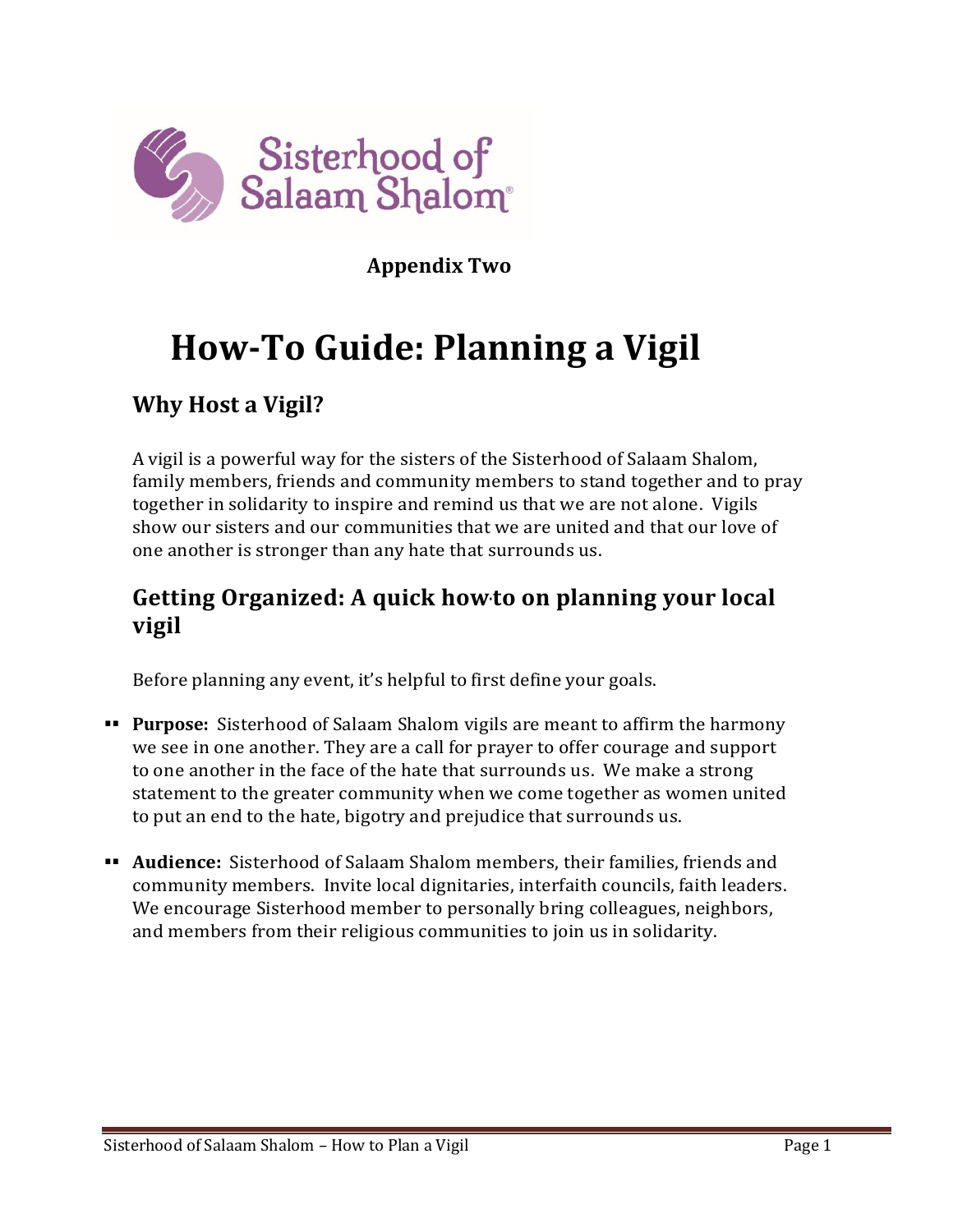

### **What You Need to Know:**

- **1. Vigil length.** Keep the expected length and attendance of the vigil at a realistic level. Ideally, the vigil should not exceed one hour
- **2. Vigil Location**. A vigil can be held indoors or outside. The location should be strategically determined based upon your community. Identify a location that will have reach the most people for maximum impact. Choose a location that is appropriate to the size of your event. You don't want to be in a room for 80 if your attendance is 10, or vice-versa. If you are outdoors, look for a site with maximum foot and road traffic. Be sure that you have microphones/sound system. This is particularly a challenge if you will be outside.
	- a. Ensure that you are in a location that will be a comfortable setting for all. If you are in a synagogue or mosque, have a welcoming committee to greet all participants and make them feel comfortable. For some, this may be their first time in visiting a synagogue or mosque.
	- b. Contact your local law enforcement to see if they reco mmend a security detail.
	- c. Make sure you have all the appropriate permissions to be at your desired location.

#### **3. Materials and equipment.**

- a. Designate several people to take photos (high resolution photos are important), make banners and welcome signs (the SOSS logo is available). Decide if you want candles. If you are indoors, do you want a projector to show slides?
- b. Decide whether you want to have a program printed for distribution.
- c. Decide if you want refreshments. If so, can you get these donated?
- d. Ensure you have chairs for those who require them.

#### **4. Leadership.**

- a. Identify the Sisterhood of Salaam Shalom women who will be the designated leaders of the vigil.
- b. Ensure that both a Jewish and Muslim sister share in prayer and invite your children to share a message.
- c. Unless your vigil is silent, identify an emcee.